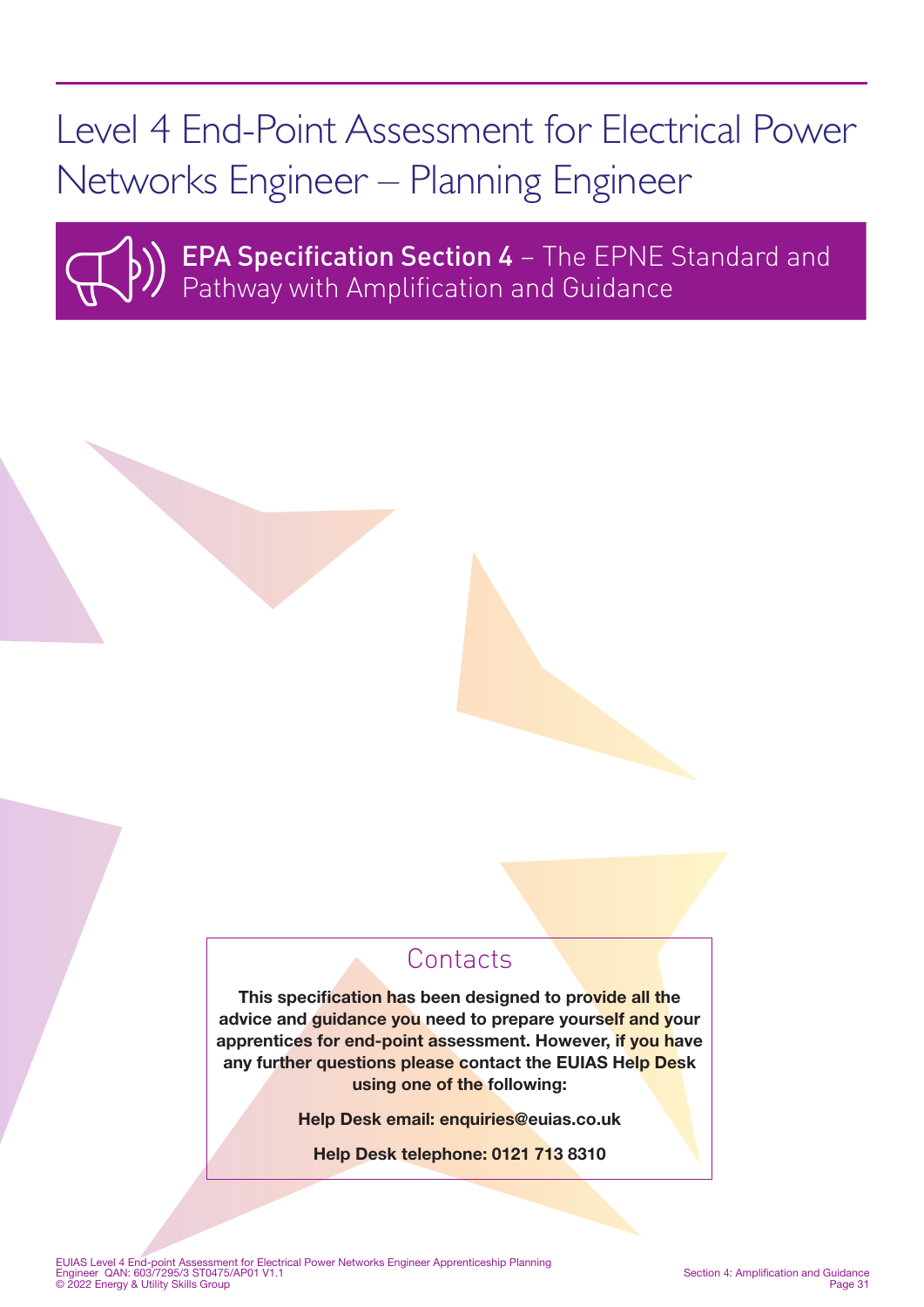

### The Electrical Power Networks Engineer Standard in detail

The Electrical Power Networks Engineer consists of the following core requirements, this applies across all pathways:

- Core Technical Knowledge (10 elements)
- Core Skills (11 elements)
- Core Behaviours (6 elements)

The following pages list each of the elements of the Standard and additional amplification and guidance from the EUIAS on the range and depth expected.

# Core Technical Knowledge

### Assessed in Knowledge Test

CTK1 Electrical power principles electrical power principles: alternating current and direct current theories; dynamic and static engineering systems; application of electrical and electronic circuit theory; the use of complex wave forms

CTK2 Three-phase systems with consideration being given to harmonics and their effects and the methods of power distribution

CTK3 Electricity network design, capabilities, complexities, operations and topologies; operation and limitations of plant and equipment

CTK4 The operation of the electricity network in normal and fault conditions

CTK5 Safe systems of work and risk management; the application of Electricity Supply Standards, Regulations including environmental requirements. These are Health and Safety at Work Act 1974, Electricity at Work Regulations 1989, Management of Health & Safety at Work Regulations 2003, Control of Substances Hazardous to Health (COSHH) Regulations 2002, The Electricity Safety, Quality and Continuity Regulations 2002, The Environmental Protection Act 1990

CTK10 The key interfaces of the electricity network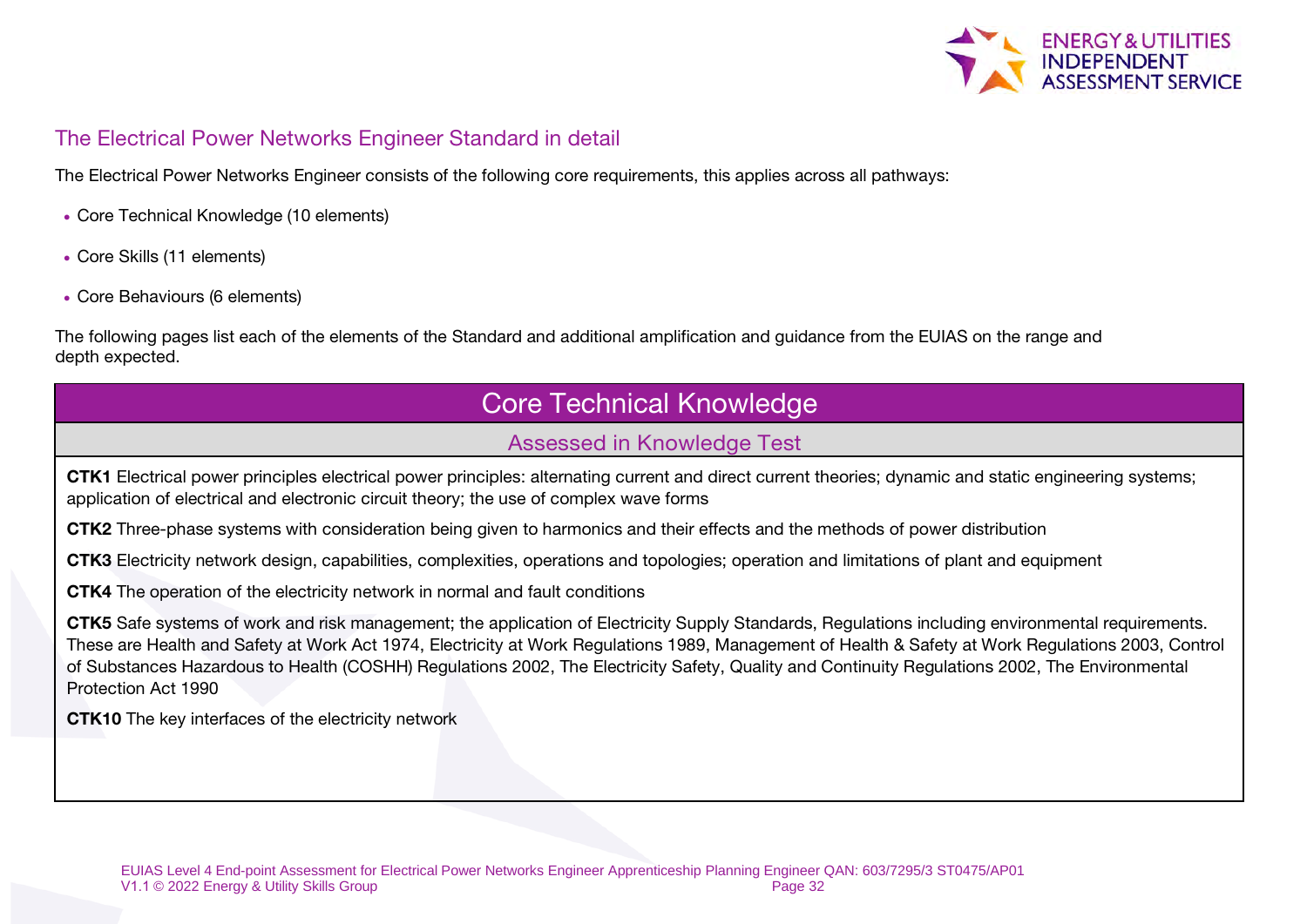

### Core Technical Knowledge

Assessed in Practical Observation

CTK6 Company requirements with regard to project management tools, techniques and processes

CTK9 Company business planning and resource control measures

# Core Technical Knowledge

### Assessed in Technical Interview

**CTK7** Company engineering policies appropriate to their role

**CTK8** Engineering problems including how to identify the problem, gather and analyse all relevant information, provide and implement a workable solution and monitoring its effectiveness

CTK9 Company business planning and resource control measures

Core Technical Knowledge

Amplification and Guidance

#### CTK1 Electrical Power Principles

This element is assessed during the Knowledge Test and requires a good understanding of electrical power principles, including:

- Alternating and direct current theory and principles including the formulae used for common power calculations
- Application of electrical and electronic circuit theory including the effects and control of power factor
- The principles of complex wave forms and their phase angles
- The principles and purpose of ring and radial circuits
- Series and parallel circuits and the connection of instruments to measure amps, watts and volts in those circuits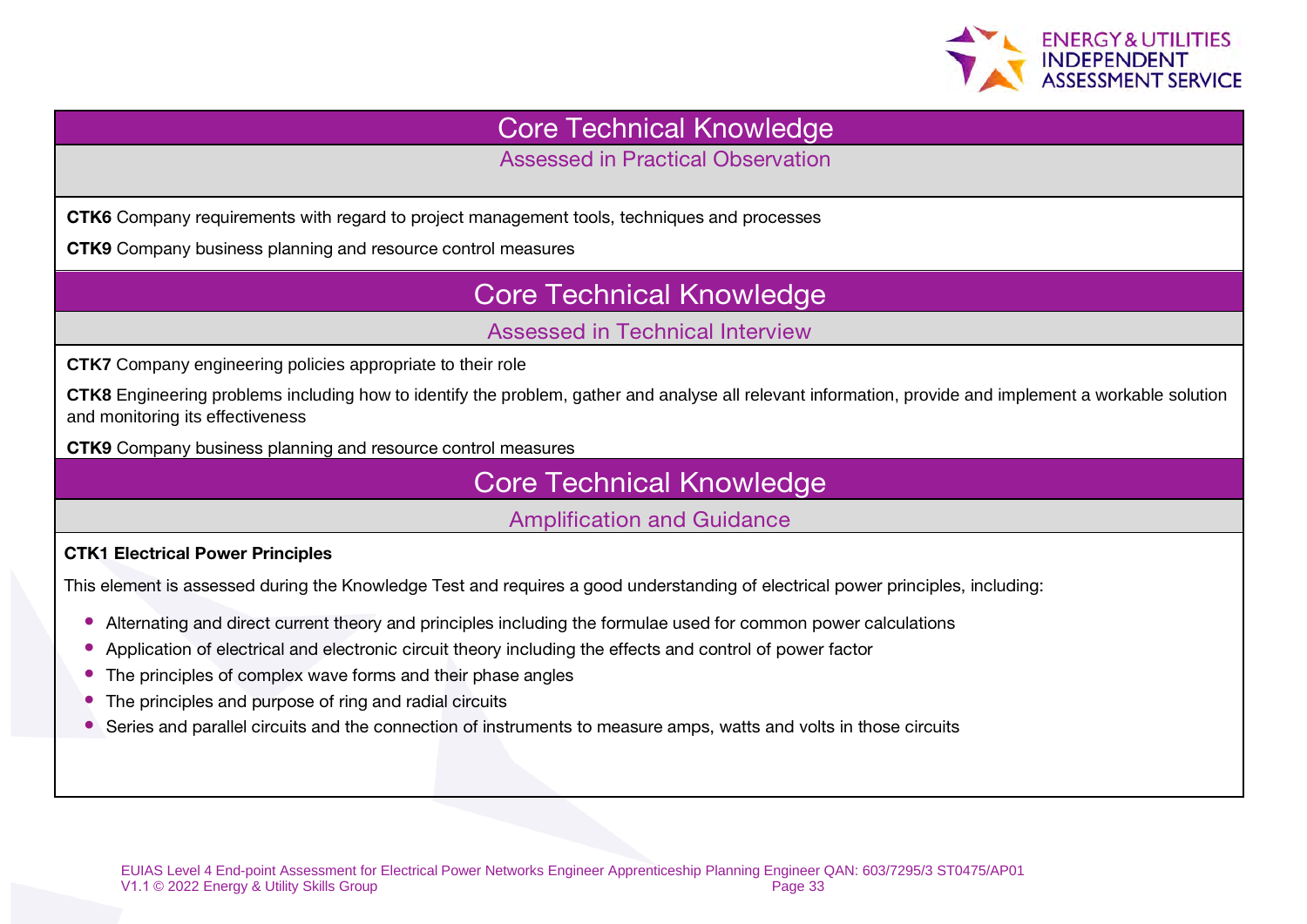

#### **CTK2 Three-phase Systems**

This element is assessed during the Knowledge Test and requires a good understanding of:

- The design and purpose of three phase systems
- The principles of three phase operation and typical vector groupings
- The fundamental cause, effect and control of harmonics on the network
- The connection and winding arrangement of three phase transformers
- The effect and control of lagging and leading voltage

#### **CTK3 Electricity Network Design**

This element is assessed during the Knowledge Test and requires a good understanding of:

- The design principles and layout of overhead and underground networks
- The typical plant and equipment used on the network and their purpose, operation and limitations
- Current UK generation, transmission and distribution system voltages and their regulatory tolerances
- The purpose and principles of earthing substations and the methods used
- The common methods used for voltage control
- The principles and methods used for circuit protection

#### **CTK4 Operation of the electricity network in normal and fault conditions**

This element is assessed during the Knowledge Test and requires a good understanding of:

- The plant and equipment used for the isolation and switching of circuits
- The types of network fault, the typical causes and the methods used to identify and control them
- The principles of network protection and the equipment used to protect circuits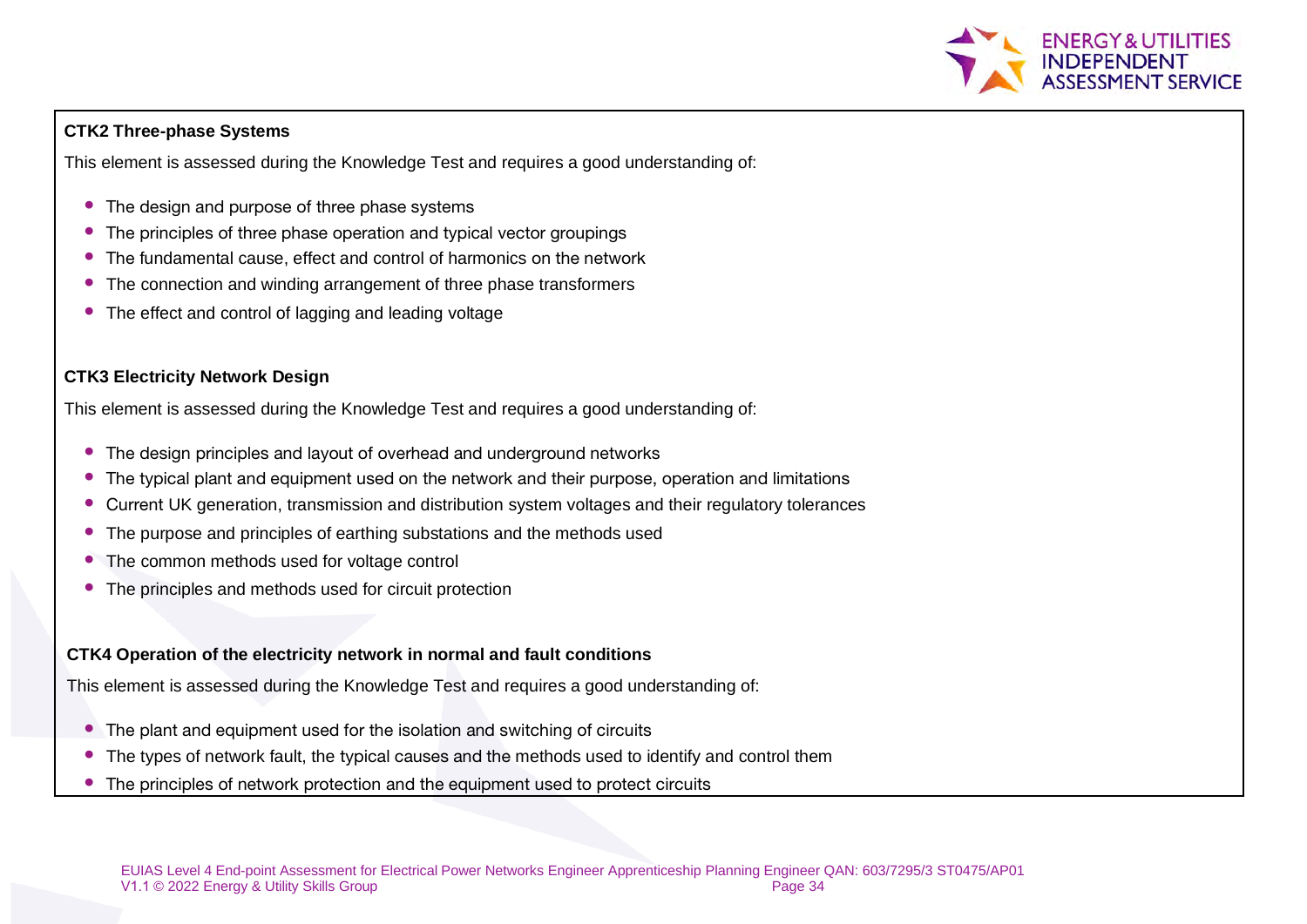

- The equipment used to measure and control circuit voltage and current
- The typical types and capabilities of equipment used to conduct switching
- The principles of switching and controlling networks in normal and fault conditions

#### CTK5 Safe systems of work and risk management. The application of relevant legislation, regulations and standards, including:

This element is assessed during the Knowledge Test and requires a good understanding of:

- The purpose and general requirements of the following: Health and Safety at Work Act 1974, Electricity at Work Regulations 1989, Construction Design and Management (CDM) Regulations 2015, Management of Health & Safety at Work Regulations 2003, The Electricity Safety, Quality and Continuity Regulations 2002
- The principles and techniques used for risk identification and hazard management
- The types, purpose and information contained in typical operational safety documents used to achieve safety from the system
- The fundamental requirements relating to the control and management of work / persons on or near electrical networks
- The responsibilities of persons involved in organising and controlling operational activities of the network

#### **CTK6 Company requirements with regard to project management tools, techniques and processes**

This element is assessed during the Practical Observation and requires the apprentice to demonstrate a good understanding of:

- The relevant Company project / engineering management tools which are applicable to the design work / project being observed e.g., how they can be used to control / monitor work projects / inform others of their work project details
- How they have applied the relevant Company project / engineering management tools to the design work / project being observed
- How to use project management tools to present design information in a clear and concise manner e.g., presentation / briefing to a manager using project management tools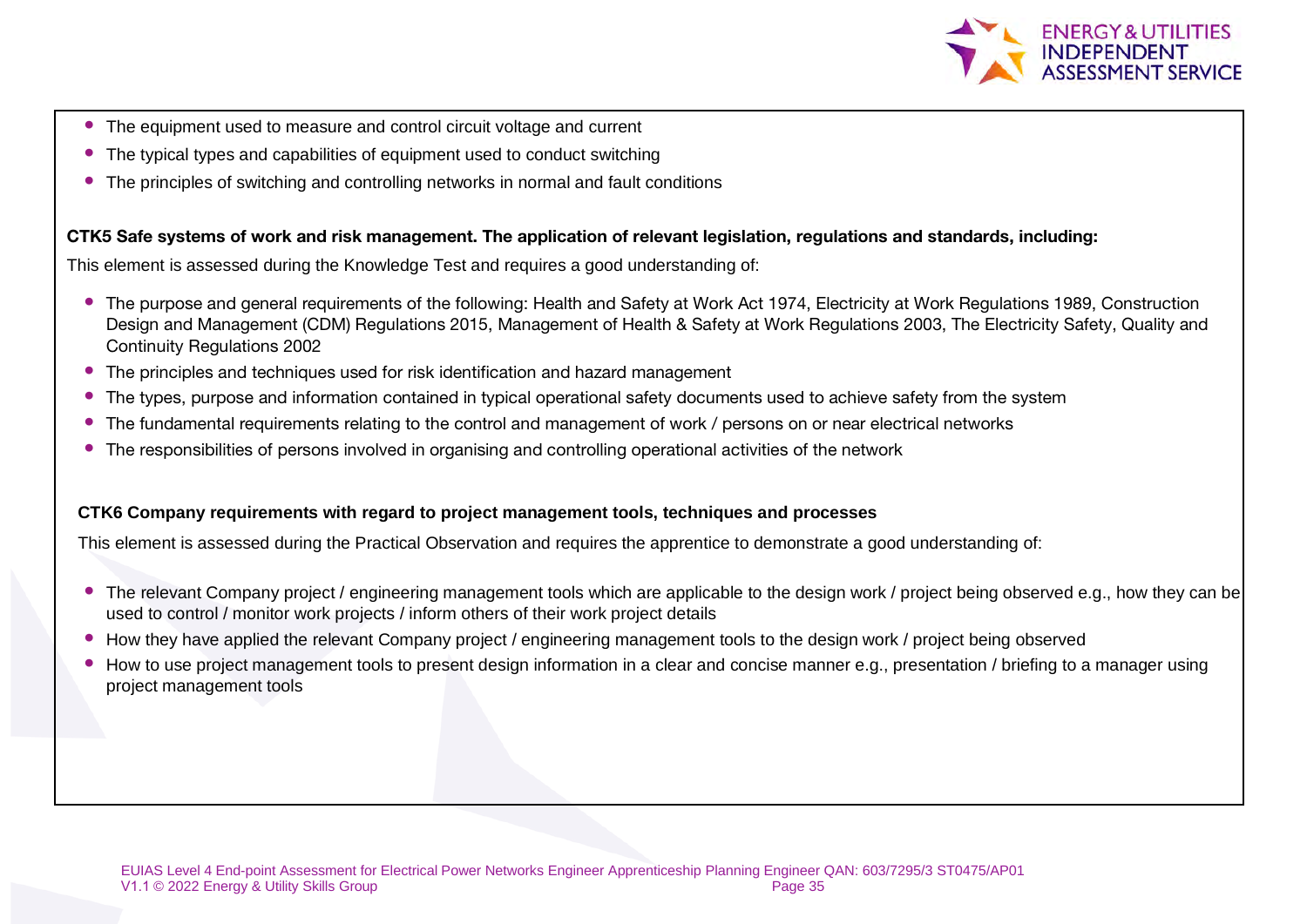

#### **CTK7 Company engineering policies appropriate to their role**

This element is assessed during the Technical Interview and requires the apprentice to use supporting evidence from their work log to demonstrate a good understanding of:

- The use of Company business planning and resource control measures and how they impact design work e.g., how to identify budget/resource considerations in their project plans
- Presents business planning / resource control measures information in a clear and concise manner to sufficient depth for the audience. e.g., presentation / briefing to a manager demonstrating the use of planning / resource control measures
- Identifies the risks of inadequate business planning / resource control measures in their design project and chooses an appropriate course of action. e.g., demonstrates the methods used to plan their work project to make the most effective use of the resources required including contingency plans

#### **CTK8 Engineering problems including how to identify the problem, gather and analyse all relevant information, provide and implement a workable solution and monitoring its effectiveness**

This element is assessed during the Technical Interview and requires the candidate to use supporting evidence from their work log to demonstrate a good understanding of:

- How to gather and analyse relevant information to implement solutions to resolve engineering problems e.g., information they have used to solve engineering problems
- How to recognise and define problems associated with their work projects. e.g., methods they have used for identifying and analysing technical problems
- How to tackle issues in a step by step logical way and make suggestions for solving problems which benefit customers and the business. e.g., plans they have developed to deal effectively with engineering problems

#### **CTK9 Company business planning and resource control measures**

This element is assessed during the Practical Observation and the Technical Interview where it requires the apprentice to use supporting evidence from their work log. The assessments require the apprentice to demonstrate a good understanding of: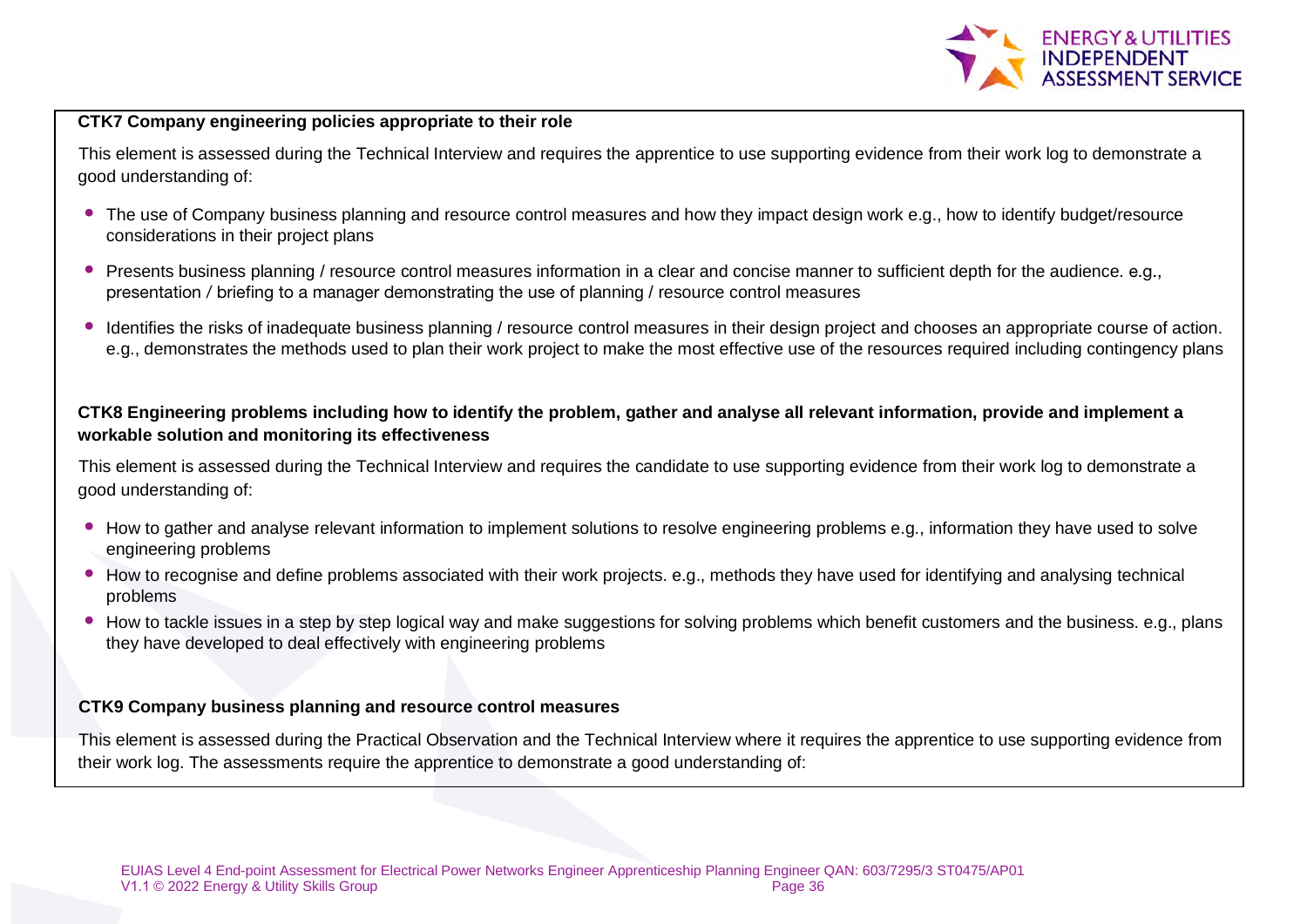

- How to gather and analyse information in order to implement effective planning solutions or resource requirements in their work projects / designs e.g. examples of information they have used to support their planning or projects
- The link between their design work and the Company strategies and policies which ensure compliance with the Company business planning and resource control measures e.g., examples of how their designs align with the Company policy / procedures
- How to develop project plans / designs that contain objectives, budgets, desired outcomes, timescales and evaluation records e.g., examples of project plans they have developed which contain all necessary data including contingency plans

#### **CTK10 The key interfaces of the electricity network**

This element is assessed during the Knowledge Test and requires a good understanding of:

- The purpose, responsibilities and operating principles of the UK power regulator
- The principles used by the regulator to control pricing
- The aims and objectives of the regulator for power companies
- The general purpose of the Electricity Safety, Quality and Continuity Regulations 2002
- The responsibilities placed upon employers for the safety, quality and continuity of the UK electricity supply

# Core Skills

### Assessed in the Practical Observation

CS1 Comply with company and industry health, safety and environmental standards, regulations, company operating procedures and working practices relating to the health, safety and environmental practices used within the sector

CS2 Ensure that all safety considerations are incorporated and evident in all working practices relating to the preparation and monitoring of safety practices during the observation

CS4 Produce timely communications providing information to stakeholders both in writing and verbally relating the use and dissemination of information relevant to their job role

CS8 Use company IT systems to provide accurate and reliable data to support business decisions relating to the use of IT systems and equipment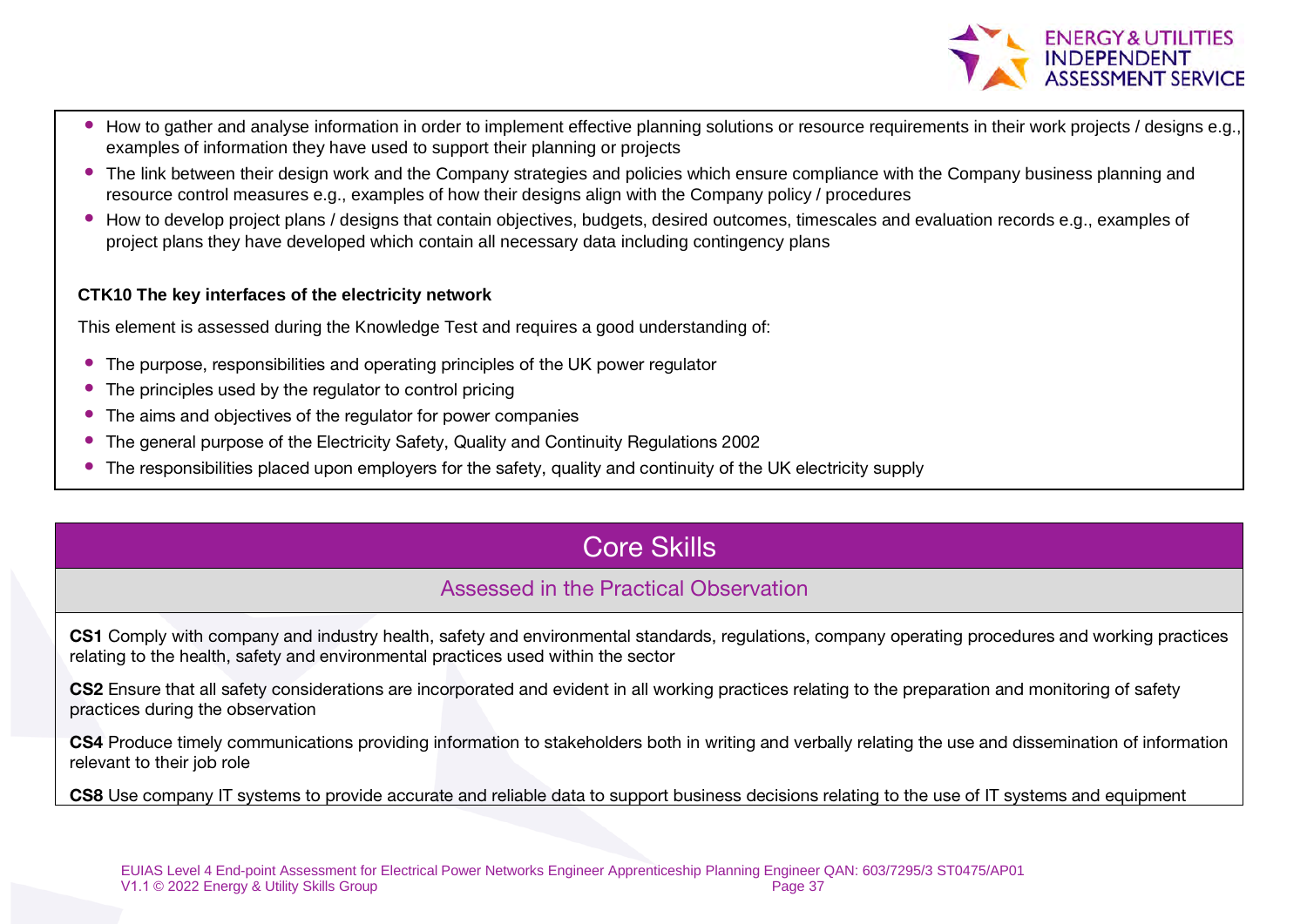

during the course of their job role

CS11 Uses company risk tools and techniques to evaluate and predict the reliability of engineering systems and equipment relating to the identification and control of risks

# Core Skills

### Assessed in the Technical Interview

CS3 Apply asset management, design, planning, control, electrical project, or operational engineering principles as appropriate to their role to maintain and improve the integrity, safety and longevity of the transmission/distribution electrical network relating to the use and implementation of asset management methods and processes during their work projects

CS5 Read, understand and interpret technical information relative to their role, identified in company strategies and policies and work in compliance with technical specifications relating to the interpretation and delivery of technical information during their work projects

CS6 Produce clear and precise reports in relation to their activities to line management, other business departments and/or to external stakeholders relating to the production and use of technical reports and communication of information to relevant parties

CS7 Develop and agree project plans to undertake their activities. These plans will contain clear objectives, budgets, desired outcomes and timescales. Also included will be implementation criteria, monitoring process controls and evaluation records relating to the development and use of project plans relevant to their job role

CS9 Demonstrate that their work activities supports the business to achieve its regulatory incentive mechanisms relating to their awareness of regulatory requirements and how they affect the projects undertaken

CS10 Provide information to support business planning processes in relation to their role activities relating to the production of relevant technical information and implementation into the business planning process

# Core Skills

### Amplification and Guidance

**CS1 Comply with company and industry health, safety and environmental standards, regulations, company operating procedures and working practices**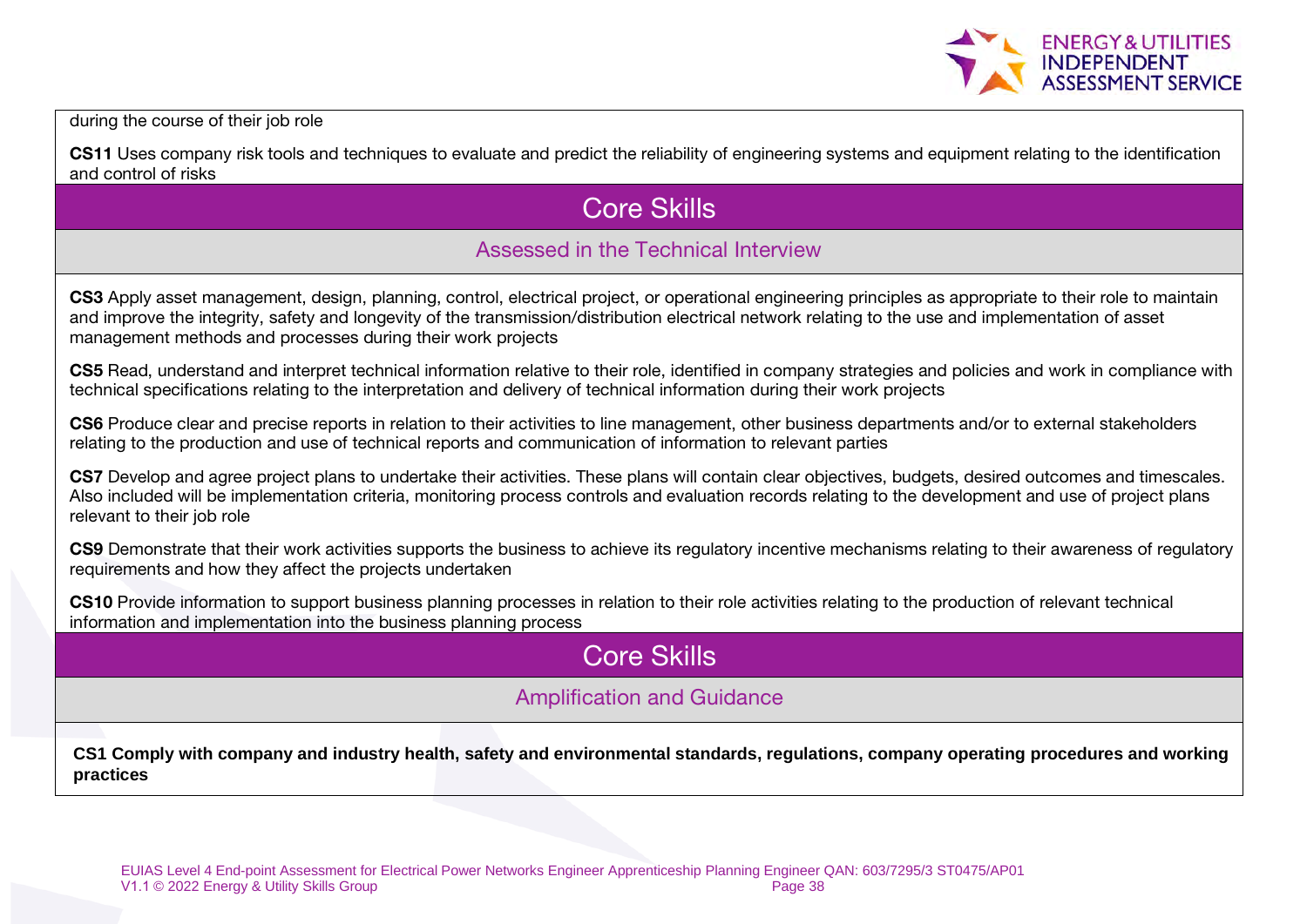**ENERGY & UTILITIES** 

- How their design work complies with HS&E requirements and the health, safety and environmental considerations which affect their projects e.g., the relevant health, safety and environmental legislation relevant to the planning and development of their asset management projects
- How they follow and comply with the appropriate Company HS&E policies and procedures. e.g., examples of how relevant legislation has influenced their projects
- How to present HS&E information in a clear and concise manner to sufficient depth for the audience. e.g., brief a supervisor / manager on the HS&E considerations / requirements for an asset management project

#### **CS2 Ensure that all safety considerations are incorporated and evident in all working practices**

- How to recognise and identify specific risks associated with their design work and choose appropriate courses of action e.g., examples of how specific risks have been identified in their project work and how they dealt with it
- How they follow and comply with the appropriate safety considerations. e.g., examples of how they have had to change a project to cater for a safety consideration
- Presents safety information in a clear and concise manner to sufficient depth for the audience. e.g., brief a supervisor / manager on a safety consideration in their project plans and their proposal to deal with the requirements

#### **CS3 Apply asset management, design, planning, control, electrical project, or operational engineering principles as appropriate to their role to maintain and improve the integrity, safety and longevity of the transmission/distribution electrical network**

- How they have gathered and analysed relevant information in order to maintain and improve the integrity / safety / longevity of the electrical network e.g., examples of technical information they have gathered and used to support the development of their asset management projects
- How they have linked their design work to Company strategies and policies to ensure compliance with the Company engineering principles e.g., examples of project alterations they have made to align with the Company strategy / policy
- How their engineering designs support the business / client to achieve regulatory incentive mechanisms. e.g., examples of how their project designs have improved the reliability of the network and reduced potential outages

#### **CS4 Produce timely communications providing information to stakeholders both in writing and verbally**

• Present information in a clear and concise manner to sufficient depth for the audience. e.g., a briefing / presentation to a supervisor / manager of their progress with an asset management project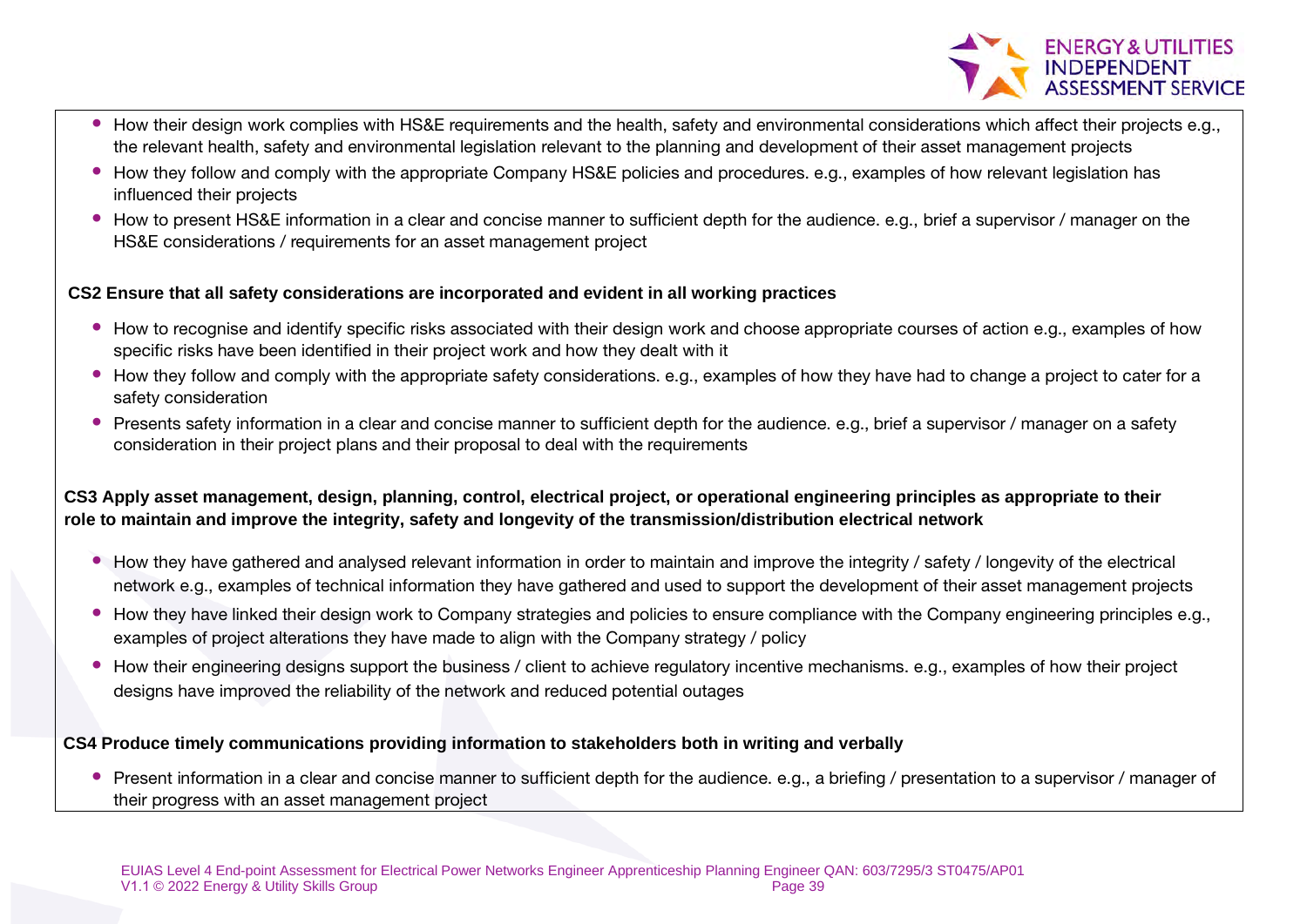

- Demonstrates that others' views are considered and support, where required, is offered to them. e.g., examples of how they have taken on board other views (internal / regulatory) and modified a project to cater for the changes
- Speaks confidently, listens to others and takes required action to progress work. e.g., a briefing / meeting with a stakeholder/manager to understand the requirements of a new project

#### **CS5 Read, understand and interpret technical information relative to their role, identified in company strategies and policies and work in compliance with technical specifications**

- How they have gathered and analysed relevant information in order to produce work projects / designs which meet Company requirements / specifications e.g., examples of technical specifications / data they have used to support the development of their projects which align to the Company strategies / policies
- How they have used and interpreted technical Information to develop project plans that contain objectives / budgets / desired outcomes / timescales / evaluation records e.g., examples of project plans they have developed which contain all of the relevant detail and align with the business strategies / policies
- How they have used technical information to recognise and define design problems which they have tackled in a logical manner e.g., how they have used system plans to identify a project design problem and how they have resolved the issue

#### **CS6 Produce clear and precise reports in relation to their activities to line management, other business departments and/or to external stakeholders**

- How they have gathered and analysed relevant information in order to produce clear and precise reports in relation to their activities to line management, other business departments and/or to external stakeholders e.g., examples of technical reports developed which have / are being used to inform / influence stakeholders in relation to an asset management project
- How the reports they have produced link to Company strategies and polices e.g., examples of how their report/s meet the design specifications of the business
- How reports they have produced have been used to support internal and / or external stakeholder requirements e.g., examples of reports they have developed which have been used to influence / gain approval for their asset management projects

#### **CS7 Develop and agree project plans to undertake their activities. These plans will contain clear objectives, budgets, desired outcomes**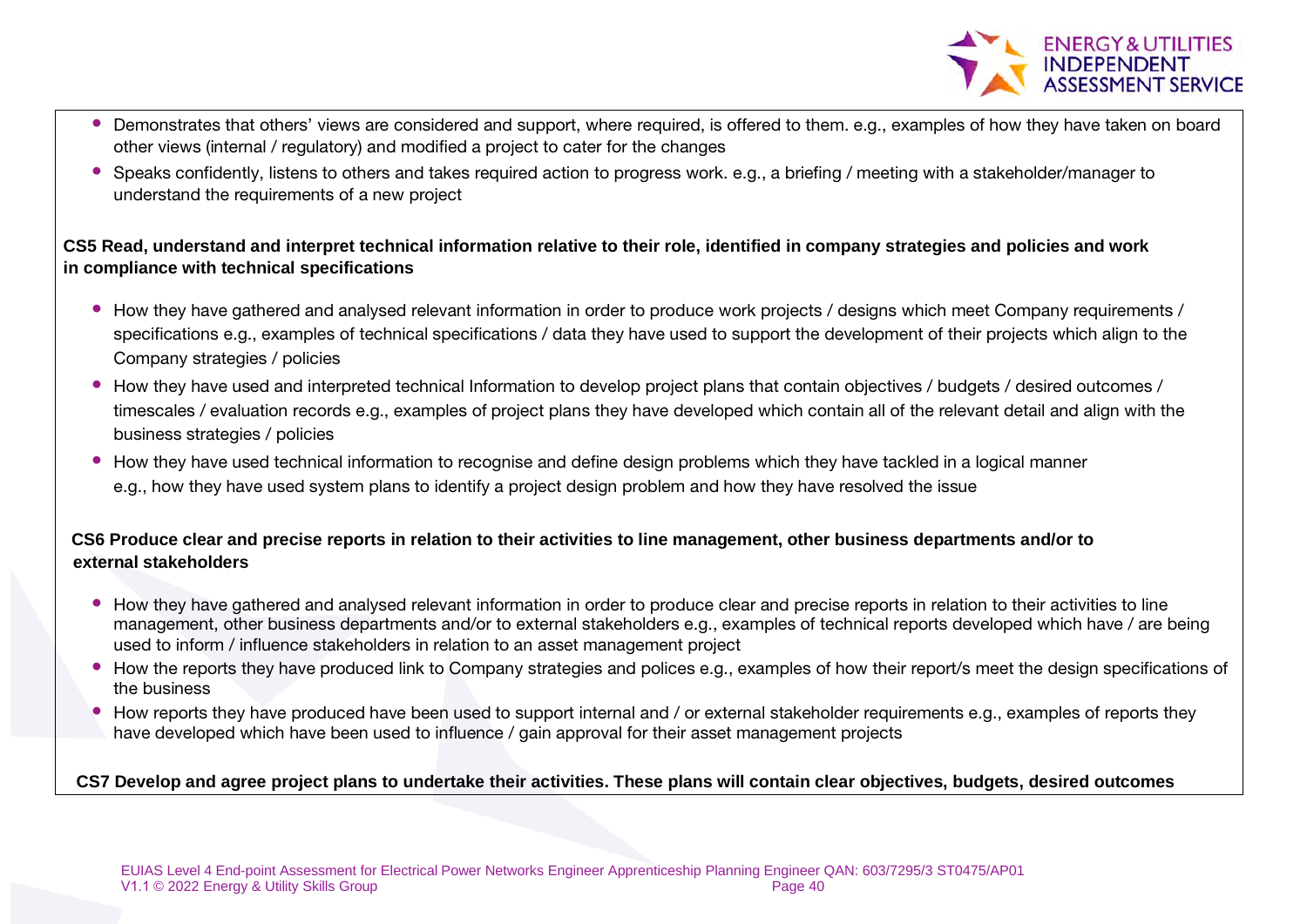

#### **and timescales. Also included will be implementation criteria, monitoring process controls and evaluation records**

- How they have gathered and analysed relevant information in order to develop and agree project plans e.g., examples of project plans they have developed which have been used to agree activities or are being presented to gain agreement from a manager / supervisor
- How they have developed project plans that contain objectives, budgets, desired outcomes, timescales and evaluation records e.g., examples of project plans they have developed or are presenting which contain all of the necessary items'
- How project plans they have produced have been used to deliver required stakeholder outcomes e.g., examples of project plans they have produced which have been used or are being presented to gain stakeholder approval

#### **CS8 Use company IT systems to provide accurate and reliable data to support business decisions**

- Identify and describe the use of the appropriate Company IT systems, techniques and processes used in their design work e.g., use a range of software packages including specific Company design software to work on an asset management project
- Use the appropriate Company IT techniques and processes in their design work e.g., demonstrate the use of design software when working on their project/s
- Use IT systems to present design information in a clear and concise manner to sufficient depth for the audience. e.g., brief a manager / supervisor on their design / project progress using the Company's design software

#### **CS9 Demonstrate that their work activities supports the business to achieve its regulatory incentive mechanisms**

- How they have gathered and analysed relevant information in order to support the business to achieve its regulatory incentive mechanisms e.g., examples of how their designs have improved network reliability which has contributed to a reduced level of faults
- How their work projects / designs link to Company strategies and polices and support the achievement of regulatory incentive mechanisms e.g., examples of how their designs improve the integrity and longevity of the network
- How the Company regulatory incentive mechanisms impact / affect relevant stakeholders and their requirements e.g., examples of where they have adapted or amended an asset management project to comply with the Company's strategy

#### **CS10 Provide information to support business planning processes in relation to their role activities**

• How they have gathered and analysed relevant information in order to support the business planning processes in relation to their role activities e.g., examples of how they have used information to organise and plan their asset management projects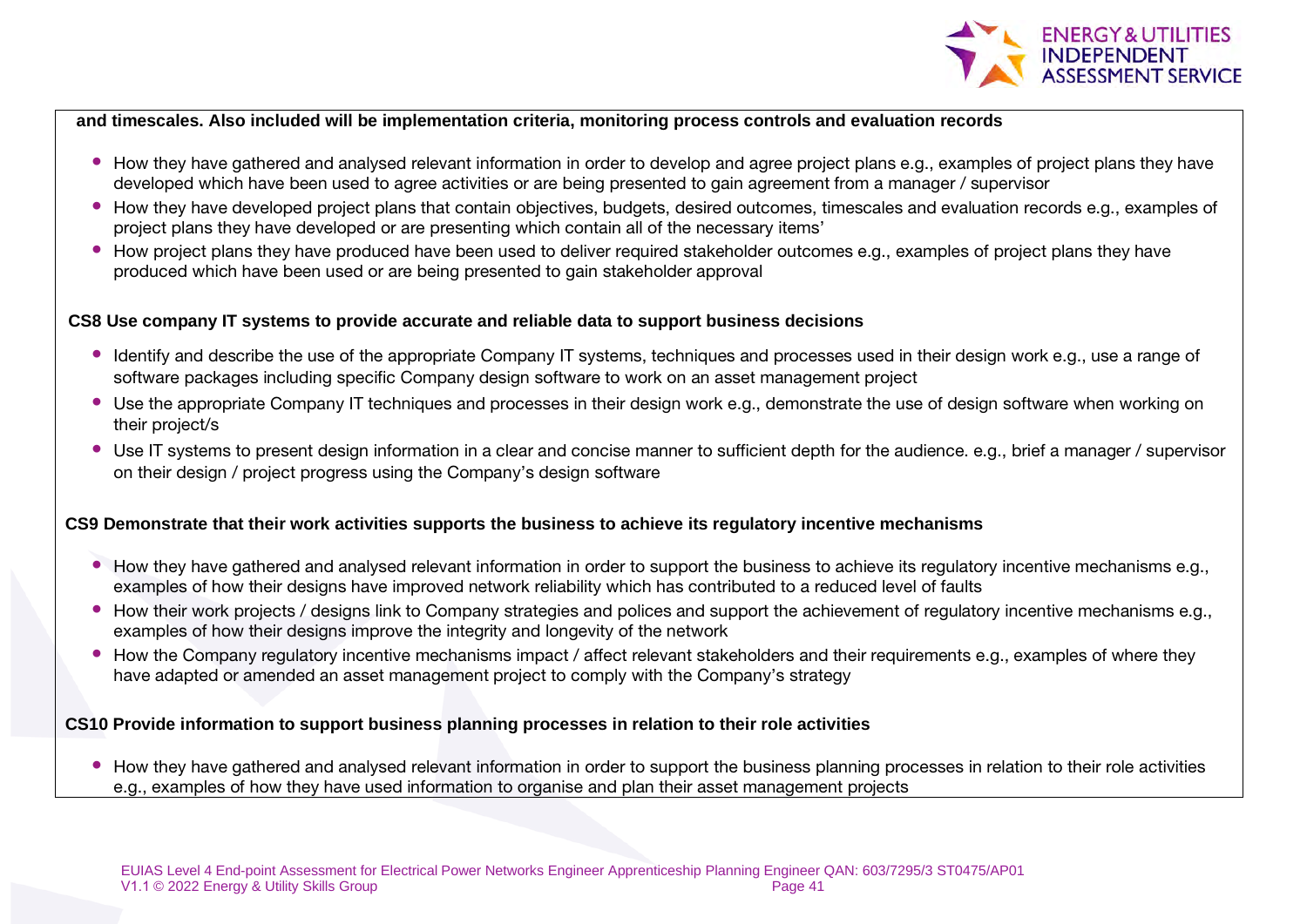

- How they have developed project plans that support / comply with the business planning processes e.g., example of project plans they have developed or are working on and how they align with the business planning timelines
- Identify stakeholders which are affected by the business planning processes and how they are affected e.g., contacting an internal / external stakeholder/s to keep them informed of the progress of an asset management project and where it is in the planning process

#### **CS11 Uses company risk tools and techniques to evaluate and predict the reliability of engineering systems and equipment**

- Identify and describe the use of company risk tools and techniques to evaluate and predict the reliability of engineering systems and equipment used in the designs e.g., examples of how they have used engineering systems / data to evaluate the performance / specification of apparatus for their asset management projects
- Use Company risk tools and techniques to evaluate the engineering systems and equipment used in their designs e.g., example of using Company systems to evaluate / model the use of specific arrangements / equipment on the network for an asset management project
- Presents all information in a clear and concise manner to sufficient depth for the audience. e.g., presents / briefs a supervisor / manager on their proposal for the use of equipment in their asset management project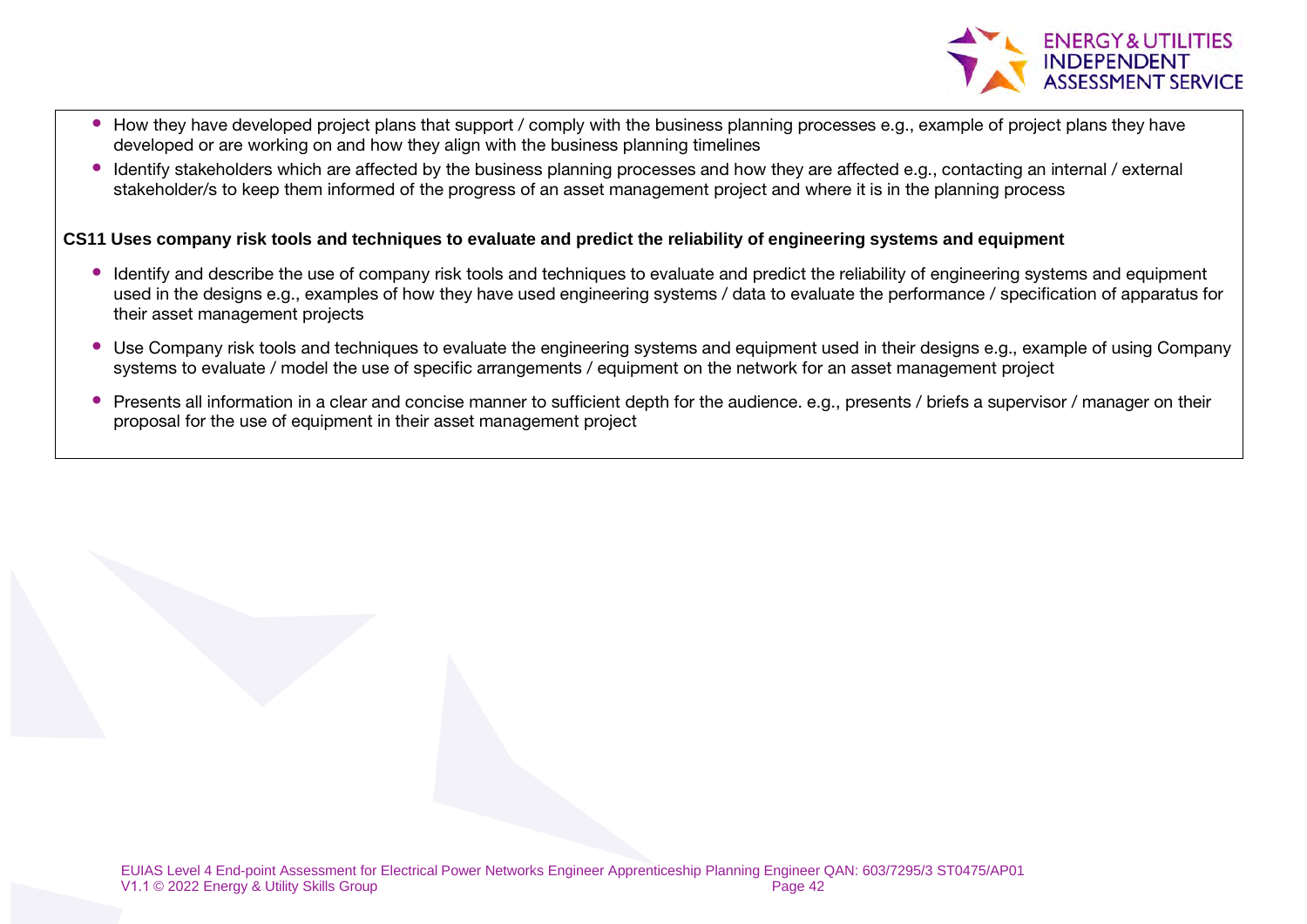

### Core Behaviours

Assessed in the Practical Observation

The behaviours are assessed through natural performance during the practical observation and have been incorporated into the relevant core skills elements

B1 Health, Safety & Environment - follows health, safety and environmental policies and procedures and is prepared to challenge unsafe behaviour using appropriate techniques to ensure the protection of people and property when working alone and/or with teams. Demonstrates high concentration and the desire to reduce risks through regular monitoring and checking information

B3 Interpersonal Skills - works well with people from different disciplines, backgrounds and expertise. Takes others' needs and concerns into account and supports them to accomplish an activity safely and on time

**B5 Risk Awareness** - has the embedded desire to reduce risks through systematic monitoring and checking of information identifying mitigation actions on an on-going basis

# Core Behaviours

### Assessed in the Technical Interview

B2 Stakeholder management – is proactive in identifying their stakeholders and managing their expectations, presenting appropriate information to them clearly and concisely

B4 Analysing and solving problems – takes responsibility for solving problems by identifying and analysing the issues and drawing logical, sound solutions that benefit customers and the business

B6 Planning & organising – takes a forward looking perspective when considering the delivery of decisions, activities and projects and ensure plans are in place to manage anticipated issues, considers contingency planning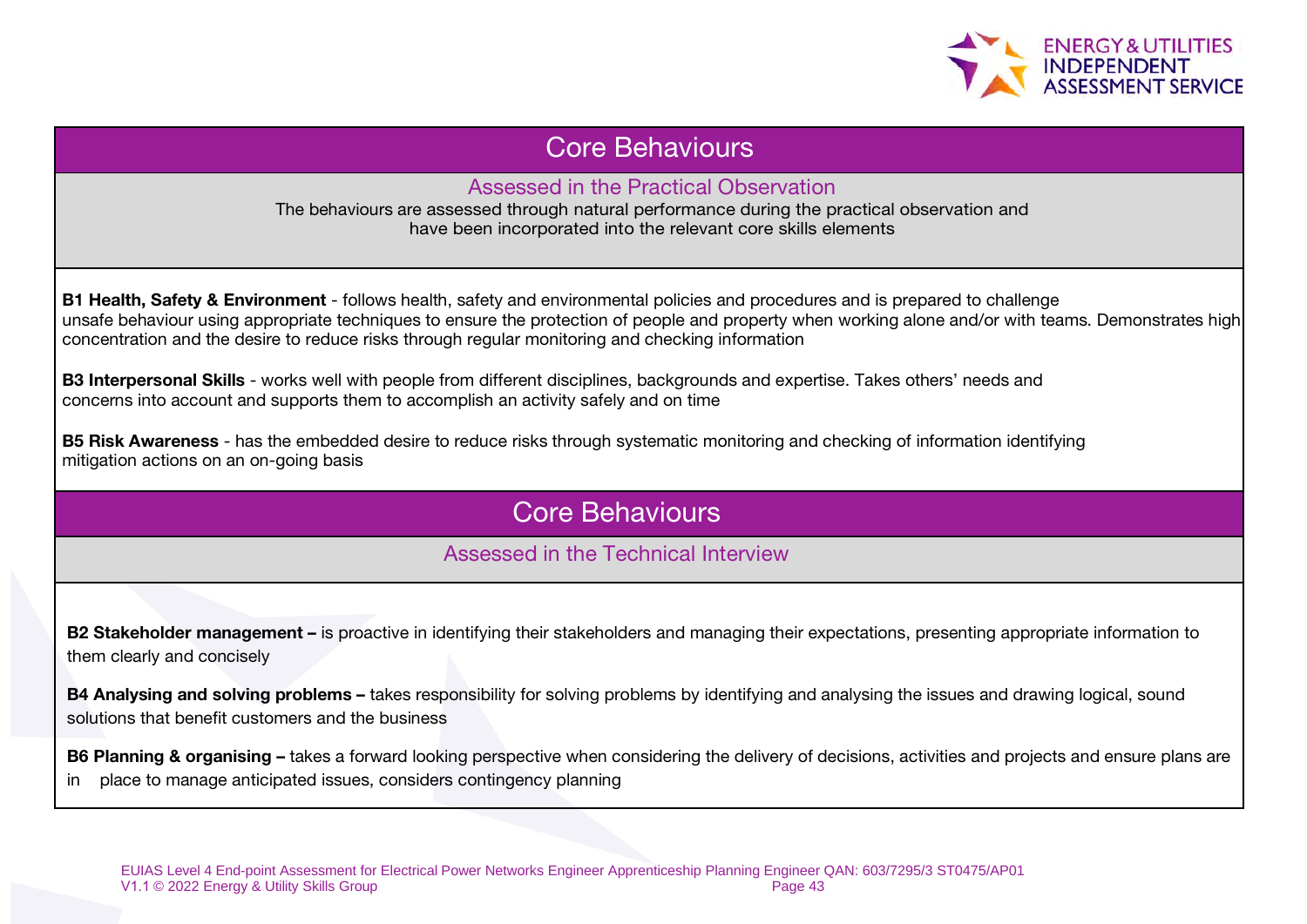

# Core Behaviours

### Amplification and Guidance

#### **B1 Health, Safety & Environment (Practical Observation)**

- How they follow health, safety and environmental policies and procedures and where necessary challenge unsafe behaviour using appropriate techniques e.g., demonstrates compliance with Company HS&E policies and procedures
- Demonstrates high levels of concentration and the desire to reduce risks through regular monitoring and checking of information e.g., takes responsibility for self and others and autonomy in making decisions to implement HS&E policies and procedures

#### **B2 Stakeholder management (Technical Interview)**

- Proactive in identifying stakeholders and managing their expectations, presenting appropriate information e.g., takes responsibility for analysing situations and drawing logical, sound solutions that benefit customers and the business
- Provide stakeholders with appropriate information clearly and concisely to support the business planning process e.g., meetings with internal / external stakeholders to discuss projects and manage their expectations

#### **B3 Interpersonal skills (Practical Observation)**

- Demonstrates how they can work well with people from different disciplines, backgrounds and expertise e.g., communicates and works well with other people as a team effort to achieve results
- Demonstrates how they take others' needs and concerns into account and supports them to accomplish an activity safely and on time e.g., listens and takes on board others views during discussions / meetings

#### **B4 Analysing and solving problems (Technical Interview)**

• Takes responsibility for solving problems by identifying and analysing the issues and drawing logical, sound solutions that benefit customers and the business e.g., discussions / briefing with manager / supervisor to discuss solutions to project issues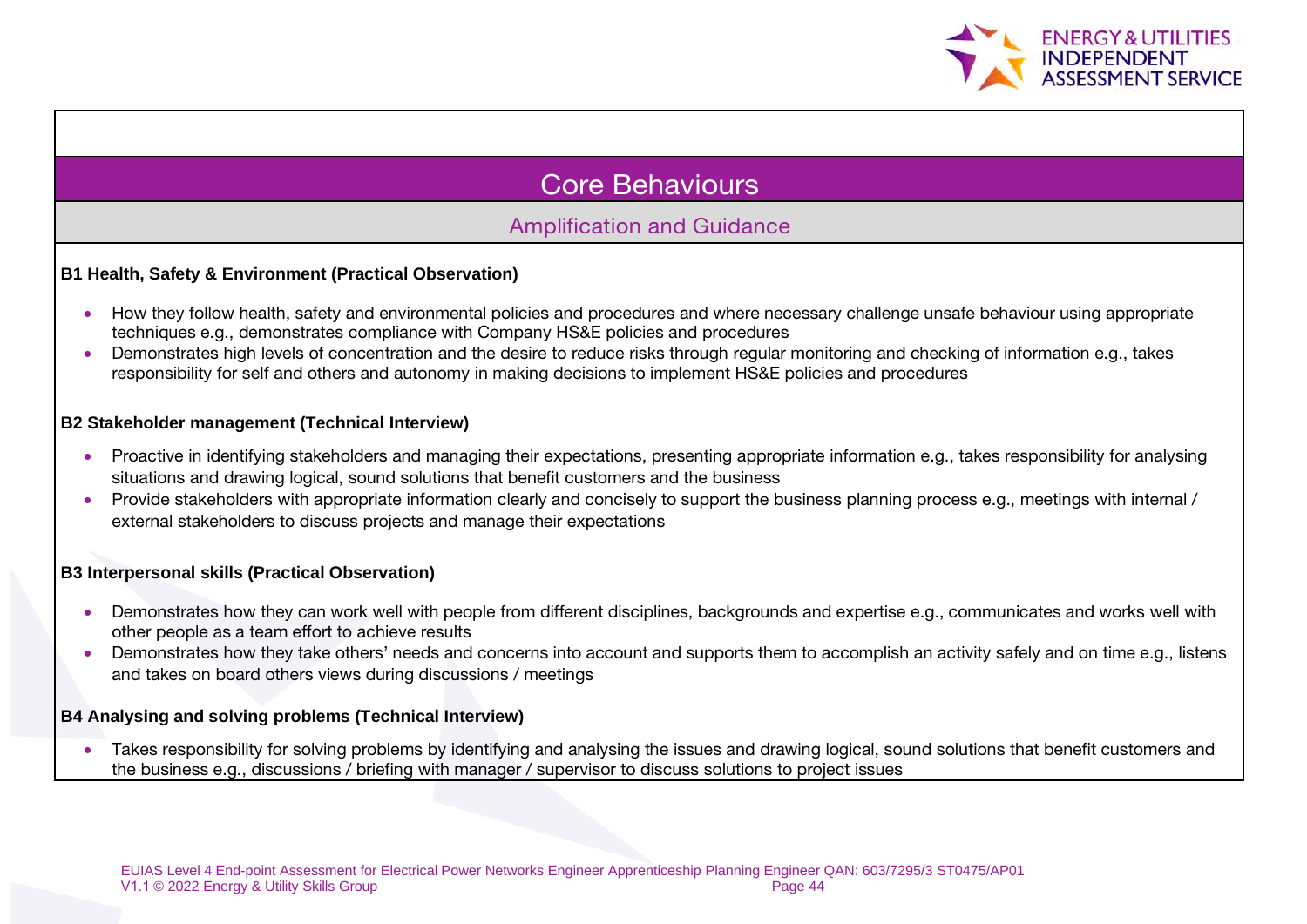

• Take responsibility for solving problems by identifying and analysing issues and agreeing contingency measures e.g., discussion with supervisor / stakeholder

#### **B5 Risk awareness (Practical Observation)**

- Demonstrates they have an embedded desire to reduce risks through a systematic approach e.g., examples of risk registers risk analysis for projects
- Monitors and checks information on an on-going basis and takes mitigating actions when required e.g., examples of project planning with check points to monitor progress / measures in place

#### **B6 Planning & organising (Technical Interview)**

• Takes a forward-looking perspective when considering the delivery of decisions, activities and projects e.g., discussion with supervisor / stakeholder

to plan project progression

• Ensures plans are in place to manage anticipated issues, considers contingency planning e.g., discussion with supervisor / manager to plan project development and agree contingency measures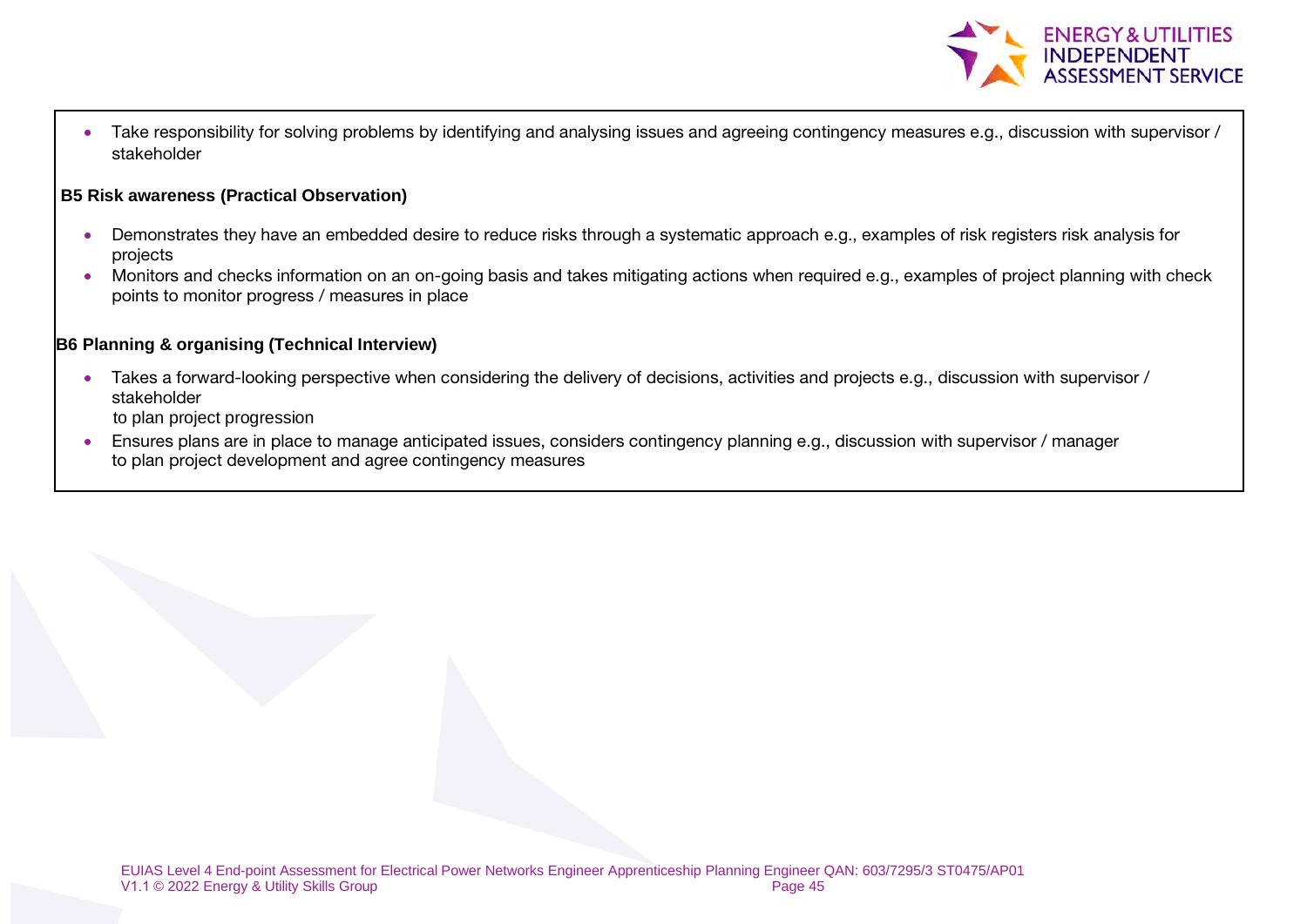

# Planning Engineer Pathway

In addition to the Core Knowledge, Skills and Behaviours the Planning Engineer Pathway also contains:

• Specific Skills - 7 elements

The following list each of the elements of the Planning Engineer pathway providing amplification and guidance on the range and depth expected this is then followed by the assessment method(s) used per element.

| <b>Specific Skills Planning Engineer</b>                                                                                                                                                                  |
|-----------------------------------------------------------------------------------------------------------------------------------------------------------------------------------------------------------|
| Assessed in the Practical Observation                                                                                                                                                                     |
| SS2 Prioritise all works to be delivered taking into account capital delivery and contractor resources ensuring that all outcome targets are considered                                                   |
| SS5 Ensure all planning decisions are documented in the relevant systems and are communicated with reasoning to all relevant stakeholders                                                                 |
| <b>Specific Skills Planning Engineer</b>                                                                                                                                                                  |
| Assessed in the Technical Interview                                                                                                                                                                       |
| SS1 Build and be accountable for a rolling and dynamic plan, including managing conflicts and changes, for all operational and capital works                                                              |
| SS3 Ensure area plans are built optimally, utilising resource skill sets appropriately and plan the outages, negotiating and confirming them by utilising the<br>switching matrix                         |
| SS4 Ensure all risk assessments are initiated in a timely manner, that any constraints are assessed and managed and any mitigating actions are determined                                                 |
| SS6 Ensure assets are compliant with statutory requirements, company policy obligations and optimal/limit dates and assess asset condition data against<br>maintenance policy risk & criticality criteria |
| SS7 Be accountable for both resource and outage planning ownership and authority of work to be included or removed from the plan                                                                          |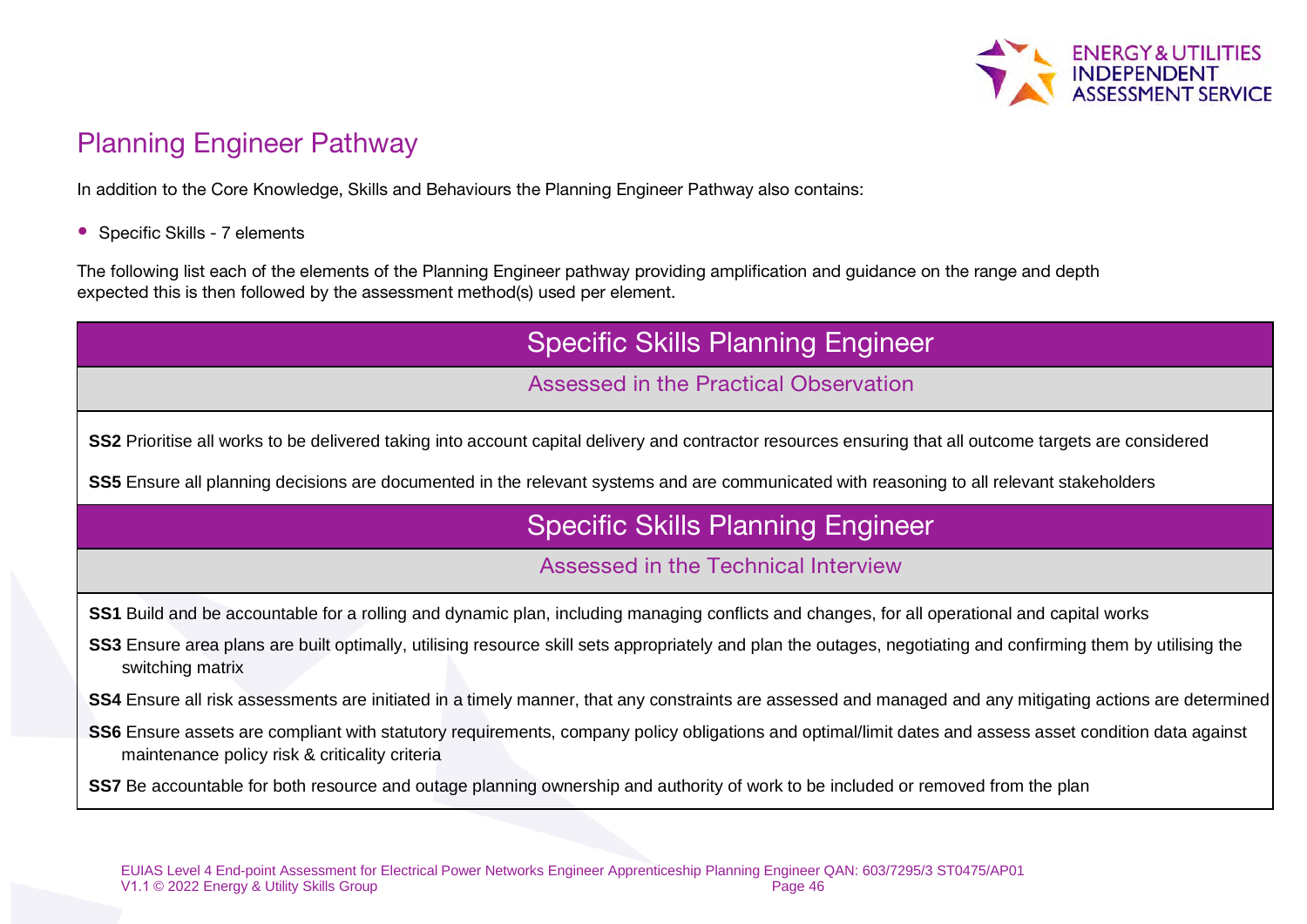

# Specific Skills Planning Engineer

### Amplification and guidance

#### SS1 **Build and be accountable for a rolling and dynamic plan, including managing conflicts and changes, for all operational and capital works (Technical Interview)**

- Demonstrates how they have gathered and analysed relevant information to produce rolling and dynamic plans e.g., examples of work projects they have produced where they have managed conflicts with contractors / stakeholders
- Demonstrates how they have developed project plans can that contain objectives, budgets, desired outcomes, timescales and evaluation records e.g., discussion / presentation of project plans to colleagues / stakeholders
- Demonstrates how they have recognised and defined problems which they have tackled in a logical process, making suggestions for improvement e.g. discussion / presentation of evidence of discussions with colleagues / stakeholders

#### **SS2 Prioritise all works to be delivered taking into account capital delivery and contractor resources ensuring that all outcome targets are considered (Practical Observation)**

- Demonstrates how they have used Company policies and procedures to produce targeted plans with measured outcomes e.g., examples of work projects they have produced following Company policies and procedures to support the process
- Demonstrates how they can present information in a clear and concise manner with sufficient depth for others e.g., discussion / presentation to colleagues / stakeholders of capital planning projects which take into account capital delivery / planning of resources
- Identifies budget / resource considerations in their project/ activity plans and outcomes e.g., discussion / presentation of project plans to colleagues / stakeholders which take into account capital delivery budgets / planning of resources

#### **SS3 Ensure area plans are built optimally, utilising resource skill sets appropriately and plan the outages, negotiating and confirming them by utilising the switching matrix (Technical Interview)**

- Demonstrates how they have gathered and analysed relevant information to develop their plans optimally to make the best use of resources e.g. examples of work plans they have produced where they have managed conflicts with contractors / stakeholders
- Demonstrates how they have developed project plans can that contain objectives, budgets, desired outcomes, timescales and evaluation records e.g. examples of plans they have produced which demonstrate how they optimised the design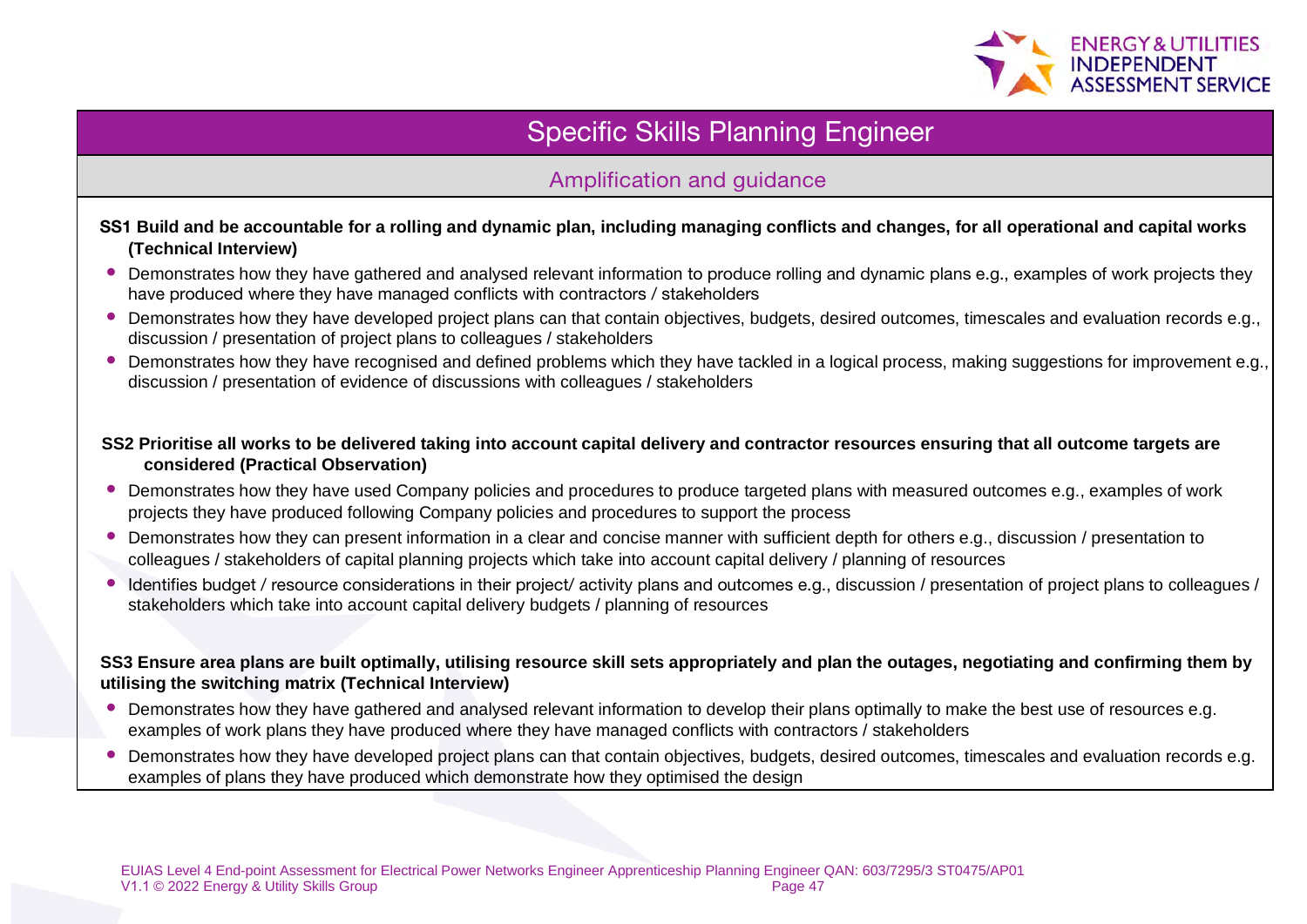

- Demonstrates how they have recognised and defined problems which they have tackled in a logical process, making suggestions for improvement e.g., minutes from planning meetings / evidence of discussions with colleagues / stakeholders to resolve problems
- **SS4 Ensure all risk assessments are initiated in a timely manner, that any constraints are assessed and managed and any mitigating actions are determined (Technical Interview)**
- Demonstrates how they have gathered and analysed to produce planning projects which identify and mitigate the known risks e.g., examples of work plans they have produced where they have managed risks effectively
- Demonstrates how they have recognised and defined safety problems which they have tackled in a logical way, making suggestions for improvement e.g., examples of planning projects where they have identified the risks and made suggestions / plans to manage them effectively

#### **SS5 Ensure all planning decisions are documented in the relevant systems and communicated with reasoning to all relevant stakeholders (Practical Observation)**

- Demonstrates how they use the relevant Company policies and procedures to record planning decisions and communicate the effects to relevant stakeholders e.g., demonstrate how their planning projects are processed and how they can communicate essential information to work parties
- Demonstrates how they can present information in a clear and concise manner with sufficient depth for others e.g., planning projects meetings where they have to brief stakeholders / managers in the detail of the plans they have produced
- Demonstrates they can speak confidently, listen to others and take the required action e.g., planning project meetings where they have to brief stakeholders / managers in the detail of the plans they have produced and deal with enquiries / queries
- **SS6 Ensure assets are compliant with statutory requirements, company policy obligations and optimal/limit dates and assess asset condition data against maintenance policy risk & criticality criteria (Technical Interview)**
- Demonstrates how they have gathered and analysed relevant information to ensure planning assets are fully compliant and meet the requirements of the planned work e.g., explains how they have used Company specifications to select / approve the assets being used
- Demonstrates how their planning projects link to Company strategies and policies to ensure compliance with technical specifications e.g., explains how their planning projects have aligned with the Company strategy and only incorporate approved assets which meet the technical specification P8/2
- Demonstrates how their planning projects support the business to achieve regulatory incentive mechanisms e.g., explains how their planning projects have led to an improved network performance and supported the efficiency and effectiveness of the network